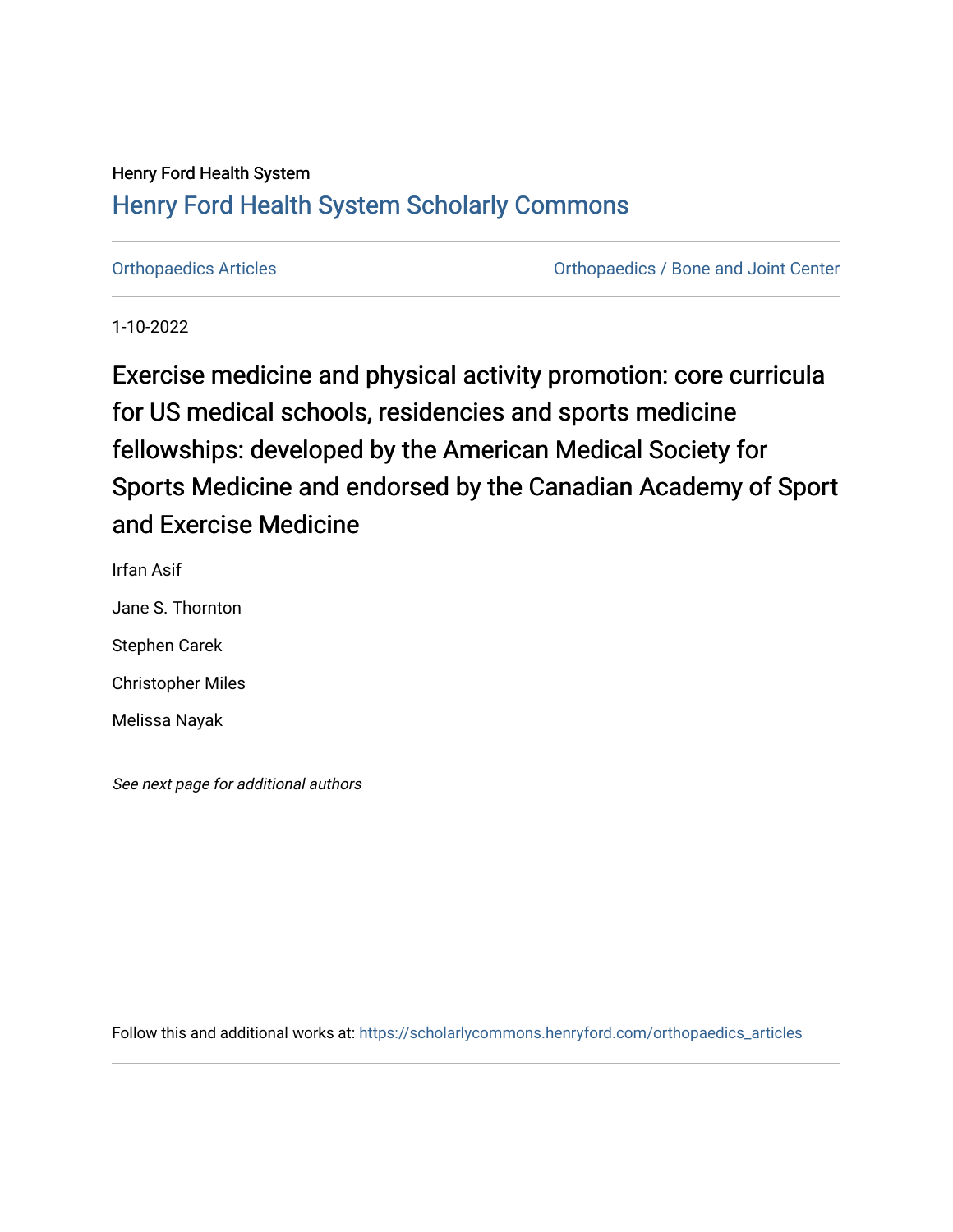## Authors

Irfan Asif, Jane S. Thornton, Stephen Carek, Christopher Miles, Melissa Nayak, Melissa Novak, Mark Stovak, Jason L. Zaremski, and Jonathan Drezner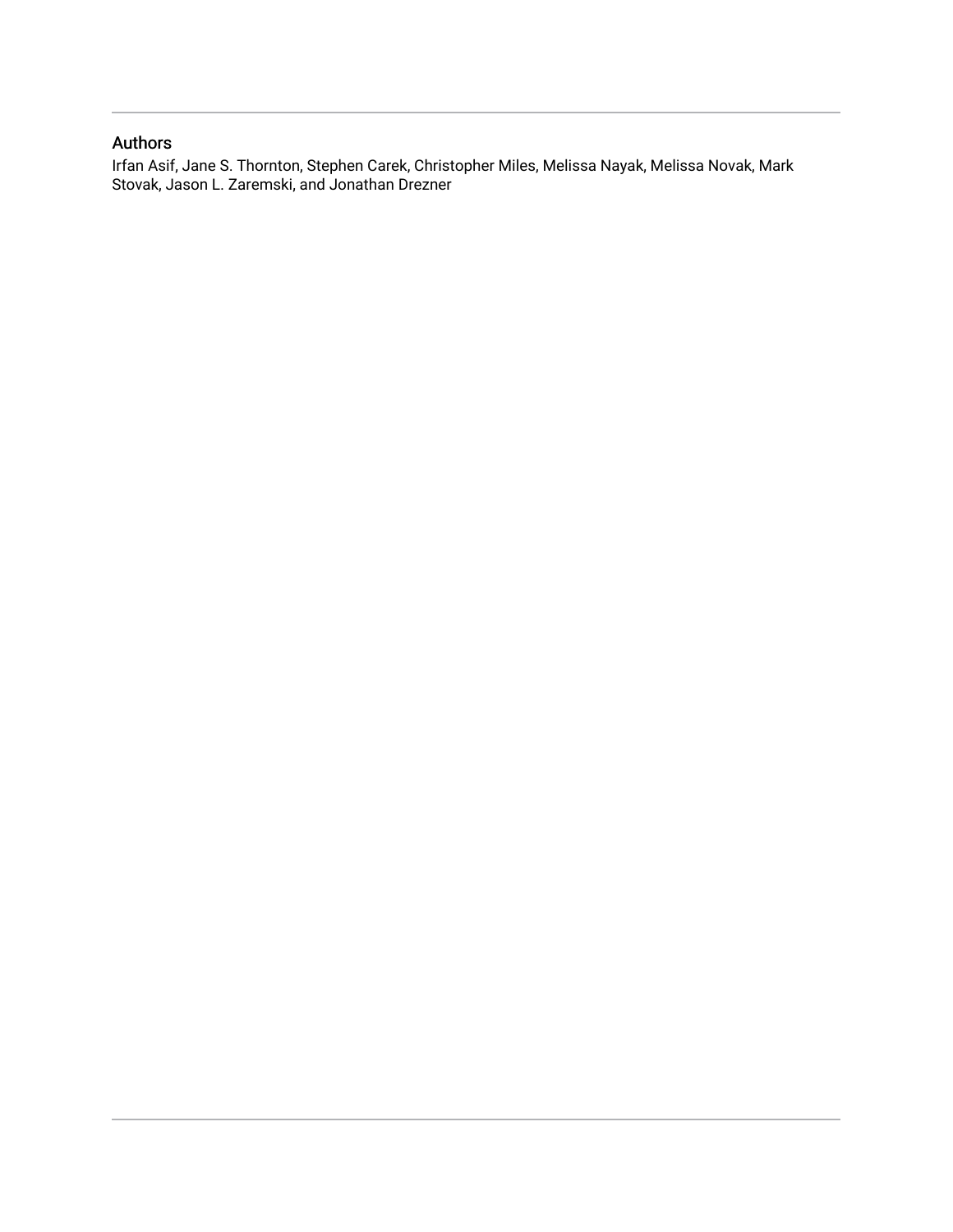Exercise medicine and physical activity promotion: core curricula for US medical schools, residencies and sports medicine fellowships: developed by the American Medical Society for Sports Medicine and endorsed by the Canadian Academy of Sport and Exercise Medicine

IrfanAsif  $\bullet$ ,<sup>1</sup> Jane S Thornton  $\bullet$ ,<sup>2</sup> Stephen Carek,<sup>3</sup> Christopher Miles,<sup>4</sup> Melissa Nayak,<sup>5</sup> Melissa Novak,<sup>6</sup> Mark Stovak,<sup>7</sup> Jason L Zaremski,<sup>8</sup> Ionathan Drezner  $\bullet$ <sup>9</sup>

For numbered affiliations see end of article.

#### **Correspondence to**

Dr Irfan Asif, Department of Family and Community Medicine, The University of Alabama at Birmingham, Birmingham, Alabama, USA; imasif@uabmc.edu

Accepted 15 December 2021

## Check for updates

© Author(s) (or their employer(s)) 2022. No commercial re-use. See rights and permissions. Published by BMJ.

#### **To cite:** Asif I,

Thornton JS, Carek S, et al. Br J Sports Med Epub ahead of print: [please include Day Month Year]. doi:10.1136/ bjsports-2021-104819

#### **ABSTRACT**

Regular physical activity provides a variety of health benefits and is proven to treat and prevent several non-communicable diseases. Specifically, physical activity enhances muscular and osseous strength, improves cardiorespiratory fitness, and reduces the risk of hypertension, coronary heart disease, stroke, type 2 diabetes, mental health disorders, cognitive decline and several cancers. Despite these well-known benefits, physical activity promotion in clinical practice is underused due to insufficient training during medical education. Medical trainees in the USA receive relatively few hours of instruction in sports and exercise medicine (SEM). One reason for this shortage of instruction is a lack of curricular resources at each level of medical education. To address this need, the American Medical Society for Sports Medicine (AMSSM) assembled a group of SEM experts to develop curricular guidance for exercise medicine and physical activity promotion at the medical school, residency and sports medicine fellowship levels of training. After an evidence review of existing curricular examples, we performed a modified Delphi process to create curricula for medical students, residents and sports medicine fellows. Three training level-specific curricula emerged, each containing Domains, General Learning Areas, and Specific Learning Areas; options for additional training and suggestions for assessment and evaluation were also provided. Review and comment on the initial curricula were conducted by three groups: a second set of experts in exercise medicine and physical activity promotion, sports medicine fellowship directors representing a variety of fellowship settings and the AMSSM Board of Directors. The final curricula for each training level were prepared based on input from the review groups. We believe enhanced medical education will enable clinicians to better integrate exercise medicine and physical activity promotion in their clinical practice and result in healthier, more physically active patients.

#### **INTRODUCTION**

Up to 80% of diseases in the USA. are due to lifestyle behaviours.<sup>[1](#page-8-0)</sup> One of the most effective interventions for the treatment and prevention of non-communicable diseases is physical activity and exercise. Despite the proven benefits of regular physical activity on cardiometabolic parameters, mental health and cognition, many medical professionals feel ill equipped to counsel patients on appropriate lifestyle behaviours centred on physical activity.<sup>[2](#page-8-1)</sup> This is partly due to training deficiencies during medical education[.3–6](#page-8-2) For instance, the average that American medical schools require is only 8hours of curriculum on physical activity over the 4years of training.<sup>7</sup> Similarly, the average offered by primary care residency programmes was only 3hours per year of didactic training on physical activity, nutrition and obesity, while a survey of American sports medicine fellowship directors found that 63% of fellows were not taught how to write an exercise prescription.<sup>28</sup> Without fundamental knowledge in exercise medicine and proper training on how to promote physical activity in clinical practice, use of this low-cost, evidence-based intervention for the prevention and treatment of chronic diseases will remain limited. Additionally, because physical inactivity and several associated non-communicable diseases disproportionately affect marginalised communities including under-represented minorities and persons of colour, there is an urgent need for broader education and implementation of physical activity promotion to foster equitable healthcare delivery. $9-11$ 

To address this training deficiency in medical education, the American Medical Society for Sports Medicine (AMSSM) assembled a group of experts in sports and exercise medicine (SEM) education to design a series of curricula in exercise medicine and physical activity promotion (EM-PAP) to be implemented at the medical school, residency and sports medicine fellowship levels. The curricula have a particular focus on the promotion of physical activity in clinical practice and include components related to medical knowledge and experiential training. By developing this resource, we hope to enable medical schools and specialty training programmes to deliver high-quality education in the field of EM-PAP.

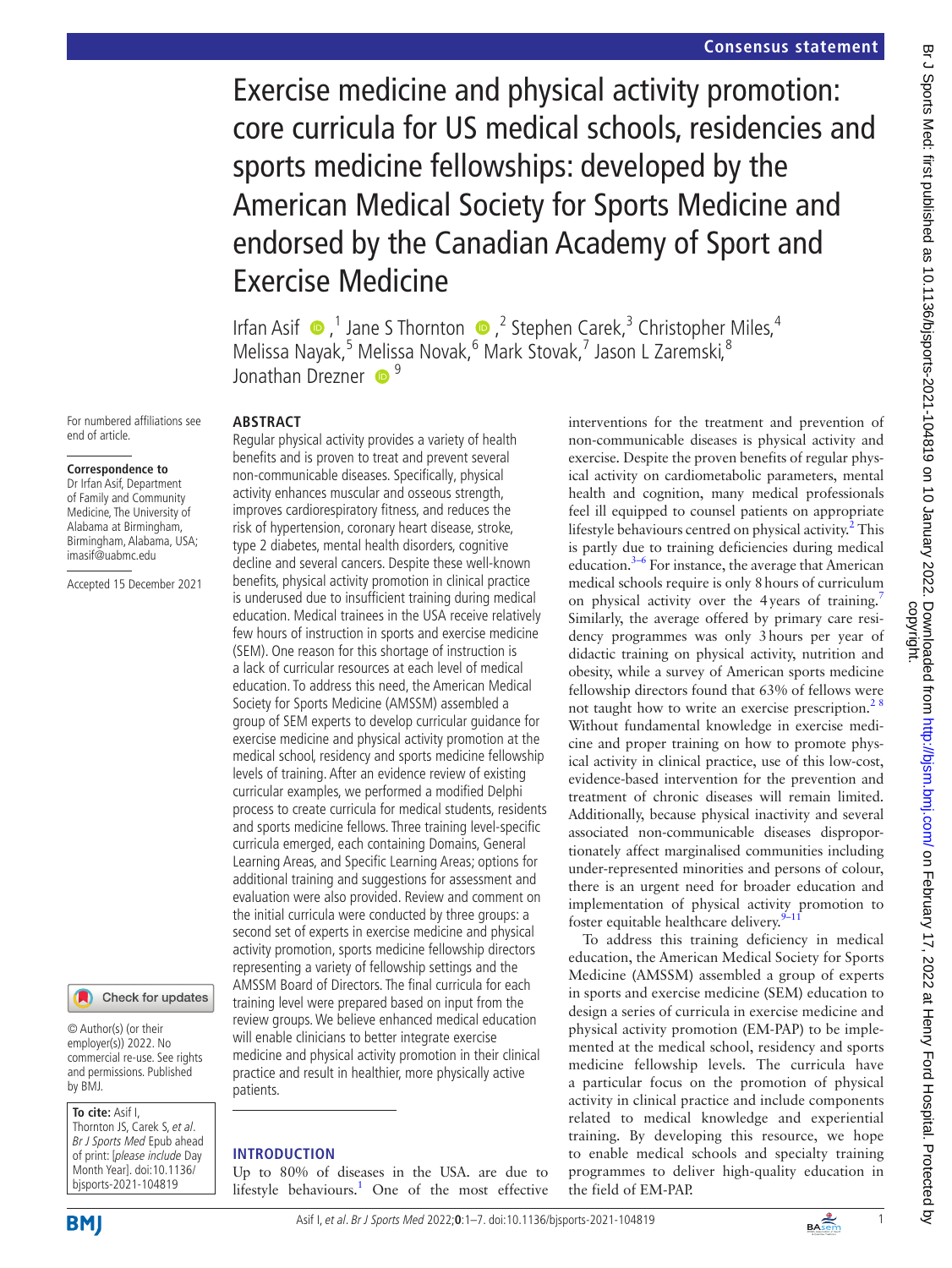#### **IMPLEMENTATION**

We believe EM-PAP curricula should be a core component of basic medical education, residency and sports medicine fellowship training. However, we also recognise the ability to initially satisfy all elements within each curriculum is aspirational, especially as programmes develop new educational resources. In particular, the comprehensive nature of the outlined curriculum for sports (and exercise) medicine fellowship training may be difficult to complete within a 1-year time frame, and we anticipate that further experience will be gained through clinical practice and continued medical education. EM-PAP education is recognised as a critical gap for learners and the adoption of any curricular elements will likely yield an improvement in the knowledge and ability of trainees to apply EM-PAP within their clinical practice. While the ability to differentiate between basic and advanced curricular elements would be ideal, programmes should consider implementation based on resource availability within their institution. Additionally, the numbers of procedures and experiences that are presented in this document are based on consensus opinion since objective data to create established benchmarks do not yet exist. These curricula are presented in their entirety to encourage and assist medical schools, residencies, and sports medicine fellowships to place a greater focus on EM-PAP education.

#### **METHODS**

The EM-PAP group included nine experts in SEM who have clinical and educational (eg, presentation, publication or implementation experience) experience in physical activity promotion. For each of the three curricula (medical school, residency and sports medicine fellowship), a modified Delphi process was followed. After a review of curricula examples in EM-PAP, two members of the group (IA and JD) created a draft curriculum for each training level, with resulting questions created for each of the three curricula.<sup>[12 13](#page-8-5)</sup> These questions were presented to the larger group via an anonymous survey using Survey Monkey. The questionnaires were distributed via a link embedded within an email. Members of the group were given approximately 2weeks to complete the questionnaires; a reminder email was sent 1week prior to the due date. Questionnaires were closed after reaching a 100% response rate from all nine members.

Each questionnaire posed a series of questions around topic areas with members agreeing or disagreeing on a topic's inclusion in the curricula. Members were given the option of commenting on the topics and making suggestions for improvement. Each response to a question involved a 5-point Likert scale as to whether the topic should be included in the curricula: 1=strongly disagree to 5=strongly agree. An element was included if 80% of participants agreed or strongly agreed it should be part of the curricula. Results of the survey, commentary and additional suggestions were collated and circulated to the group with the option of further open comment. It was not possible for the collator to identify who had provided particular comments. Where appropriate, follow-up or revised questions on the topic areas were posed in the next iteration of the questionnaire through the Delphi process.

To ensure a sequence of foundational elements, the curriculum for medical education was developed first, followed by the residency programme and then the sports medicine fellowship curriculum. The curricula are hierarchical; the top level contains the 'Domains', the second level contains 'General Learning Areas' (GLA) and each GLA is divided into 'Specific Learning Areas'. Before finalising the curricula, open review and comment

by a second group of 10 experts in EM-PAP, a group of five sports medicine fellowship directors with proficiency in medical education and representing a variety of fellowship settings, two experts in the field of diversity, equity and inclusion, and the AMSSM Board of Directors, was conducted. The suggested changes were used to strengthen the language within the document, while not fundamentally altering the Delphi process for the curriculum.

#### **RESULTS**

[Tables](#page-4-0) 1–3 depict curricula for medical students, residents and sports medicine fellows, respectively. Considerations for optional training as well as suggestions for assessment and evaluation are also provided.

### **Optional content for student training enhancement in EM-PAP**

- For students who desire more education in EM-PAP ► Participate in a scholarly project.
- Create quality improvement (QI) Initiative.
- Participate in (or organise) journal clubs related to exercise medicine and physical activity.
- Present and discuss the benefits of exercise with a community group facing barriers to physical activity.
- ► Serve as a longitudinal health coach, with a focus on exercise and physical activity, for a core panel of patients with chronic disease and track their disease outcomes.
- Serve longitudinally as an exercise/physical activity mentor for patients with (or at-risk for) adult and/or paediatric obesity.
- Create patient education handouts or infographics.
- Create exam/test questions.

### **Assessment and evaluation of medical school student performance in EM-PAP**

Examples of student assessment

- ► Using a standardised checklist, (eg, Observed Structured Clinical Examination (OSCE)) observe a student counselling a patient on exercise/physical activity.
- Using a standardised checklist, (eg, OSCE) review a written exercise prescription from a patient encounter.
- Administer a short answer or essay exam to assess student learning of EM-PAP curriculum content.
- Review a written description of what the student would do in response to a presented case to assess student learning of EM-PAP curriculum content.
- ► Allow the trainee to evaluate the EM-PAP programme with an opportunity to incorporate the trainee's suggestions for programme improvement.

#### **Optional content for resident training enhancement in EM-PAP**

For residents who desire more education in EM-PAP

- ► Participate in a scholarly project related to EM-PAP or lifestyle medicine.
- Create a QI Initiative related to EM-PAP or lifestyle medicine.
- Participate in or organise journal clubs related to EM-PAP.
- ► Present and discuss the benefits of exercise and physical activity with a community group.
- Serve as a longitudinal health coach, with a focus on exercise and physical activity, for a core panel of patients with chronic disease while tracking their physical activity and disease outcomes.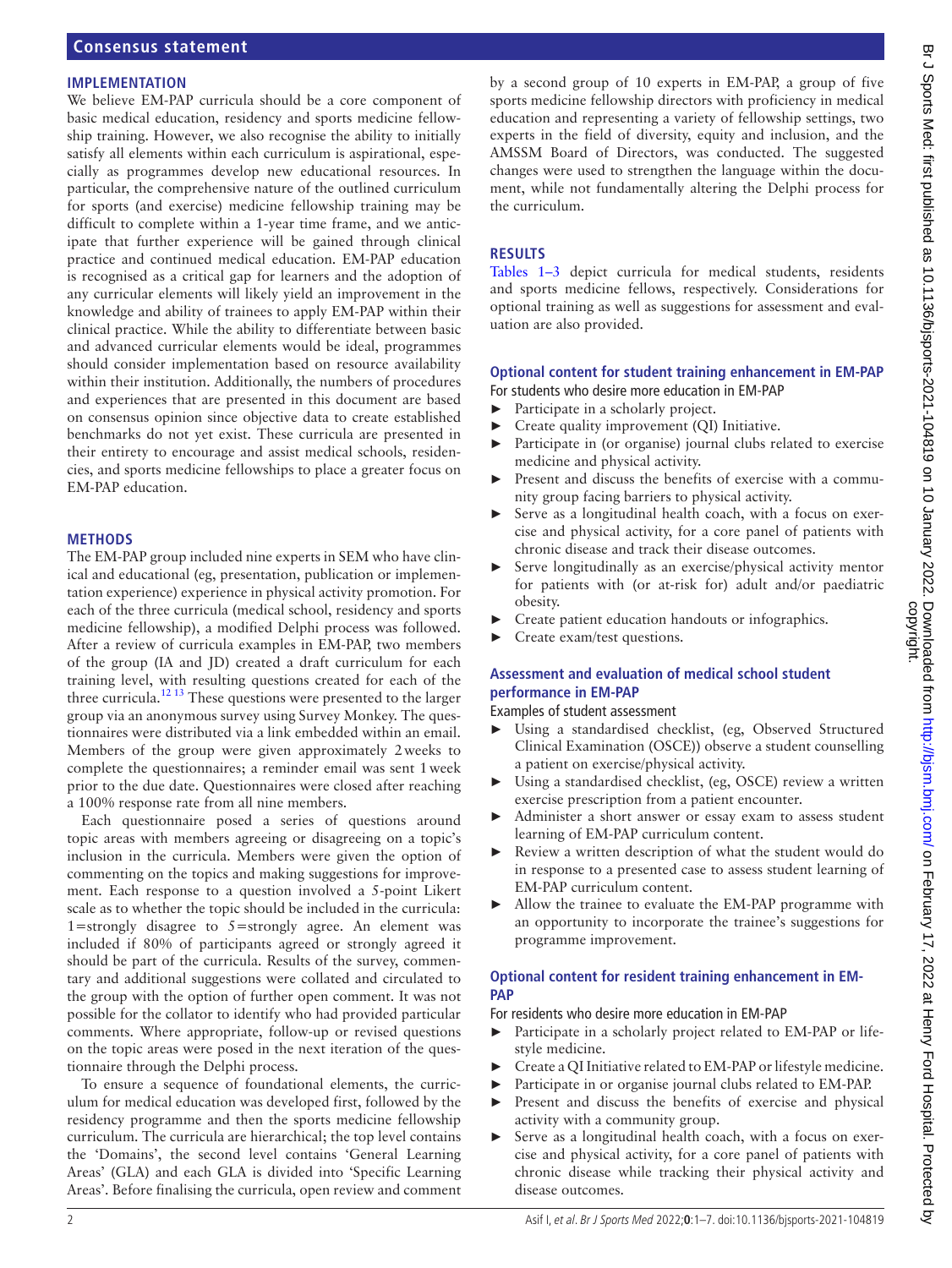<span id="page-4-0"></span>

| Medical school education curriculum<br>Table 1                                         |                                                                                                                                                   |                                                                                                                                                                                                                                                                                                                                                                                                                                                                                      |  |
|----------------------------------------------------------------------------------------|---------------------------------------------------------------------------------------------------------------------------------------------------|--------------------------------------------------------------------------------------------------------------------------------------------------------------------------------------------------------------------------------------------------------------------------------------------------------------------------------------------------------------------------------------------------------------------------------------------------------------------------------------|--|
| <b>Domain</b>                                                                          | <b>General learning areas</b>                                                                                                                     | Specific learning areas                                                                                                                                                                                                                                                                                                                                                                                                                                                              |  |
| 1. Foundations of Exercise Medicine<br>and Physical Activity Promotion                 | 1.1 Understand the basics of exercise in<br>health and medicine.                                                                                  | 1.1.1 Describe the role of exercise medicine and physical activity in disease prevention/<br>treatment.<br>1.1.2 Review standard recommendations for exercise, physical activity, step counts, and<br>sedentary behaviour in the general population, including children, teenagers, and adults. <sup>1718</sup><br>1.1.3 Outline the FITT (frequency, intensity, time, and type) or FITT-volume, progression<br>framework.                                                           |  |
|                                                                                        | 1.2 Understand the basics of exercise<br>prescription.                                                                                            | 1.2.1 Review general principles of writing an exercise prescription.<br>1.2.2 Write a general exercise prescription.<br>1.2.3 Outline safety considerations/contraindications.                                                                                                                                                                                                                                                                                                       |  |
|                                                                                        | 1.3 Understand the basics of behavioural<br>change.                                                                                               | 1.3.1 Define models of behaviour change.<br>1.3.2 Review the practical aspects of motivational interviewing and brief intervention that<br>can be used in the clinical setting.                                                                                                                                                                                                                                                                                                      |  |
| 2. Exercise Prescriptions in Medical<br><b>Conditions and Special Populations</b>      | 2.1 Learn modifications and<br>recommendations for exercise in various<br>common conditions (may be incorporated<br>into case-based discussions). | 2.1.1 Cardiovascular: coronary artery disease, heart failure, and obesity.<br>2.1.2: Pulmonary: COPD, asthma, and cystic fibrosis.<br>2.1.3 Gastrointestinal: post-abdominal surgery.<br>2.1.4 Renal: hypertension.<br>2.1.5 Neurosciences: depression.<br>2.1.6 Musculoskeletal: knee osteoarthritis, low back pain, physical disability.<br>2.1.7 Endocrine: type II diabetes.<br>2.1.8 Reproductive: pregnancy.<br>2.1.9 Haematology-oncology: cancer, sickle cell trait/disease. |  |
| 3. Exercise Medicine and Physical<br><b>Activity Promotion in Clinical</b><br>Practice | 3.1 Experience writing exercise prescriptions<br>during patient encounters.                                                                       | 3.1.1 Assess physical activity levels during ambulatory patient encounters.<br>3.1.2 Write exercise prescriptions as part of ambulatory clinical rotations.                                                                                                                                                                                                                                                                                                                          |  |
|                                                                                        | 3.2 Promote individual and community<br>engagement.                                                                                               | 3.2.1 Learn general barriers (including social and economic) to physical activity that are<br>specific to an individual.<br>3.2.2 Learn general barriers (including the built environment, traffic, pollution, and climate)<br>to physical activity that are specific to a community.<br>3.2.3 Identify community resources available for patients to engage in physical activity.<br>3.2.4 Learn that bias (implicit or explicit) can affect one's ability to counsel patients.     |  |

Practical elements

- ► Assess physical activity levels and write exercise prescriptions for five patients as part of an ambulatory clinical rotation (eq, Family Medicine Clerkship/rotation\*).
- Assess physical activity levels and write exercise prescriptions for 10 patients as part of an ambulatory acting internship/subinternship.t
- ► Locate at least three different types of accessible resources (eg, community partners, online videos) that can be used to assist physical activity promotion for patients or a community.
- Identify at least one funding source to assist patients in need of financial assistance to conduct a physical activity programme.
- ► Participate in a local fitness event (charity run/walk, group fitness class, etc).
- \*The introductory rotation in family medicine and preventative care.

†An ambulatory acting internship/subinternship is an advanced level of clinical training beyond the basic clerkship which provides an opportunity for greater autonomy and care for patients in a way that approximates early postgraduate (internship) training.

- Serve longitudinally as an exercise/physical activity mentor for patients with or at risk for paediatric obesity.
- Create patient education handouts or other enduring materials as resources.
- ► Create exam/test questions related to EM-PAP.

#### **Assessment and evaluation of resident performance in EM-PAP**

#### Examples of resident assessment

- ► Using a standardised checklist (eg, OSCE), evaluate a resident counselling a patient on exercise medicine and physical activity.
- Using a standardised checklist (eg, OSCE), evaluate a written exercise prescription from a patient encounter.
- Administer a short-answer or essay exam to assess resident learning of EM-PAP curriculum content.
- ► Evaluate a written description of what the resident would do in response to a patient case to assess learning of EM-PAP curriculum content.
- Allow the trainee to evaluate the EM-PAP programme with an opportunity to incorporate the trainee's suggestions for programme improvement.

#### **Optional content for fellow training enhancement in EM-PAP**

For fellows who desire more education in EM-PAP

- Participate in a scholarly project related to EM-PAP.
- ► Create a QI Initiative related to EM-PAP.
- Participate in journal clubs related to EM-PAP.
- Present and discuss the benefits of exercise and physical activity with a community group.
- Serve as a longitudinal health coach, with a focus on exercise and physical activity, for a core panel of patients with chronic disease while tracking their physical activity and disease outcomes.
- Serve longitudinally as an exercise/physical activity mentor for patients with or at risk for paediatric obesity.
- Create patient education handouts or other enduring materials in EM-PAP as resources.
- ► Create exam/test questions related to EM-PAP.

#### **Assessment and evaluation of fellow performance in EM-PAP** Examples of fellow assessment

Using a standardised checklist (eg, OSCE), evaluate a fellow counselling a patient on exercise medicine and physical activity.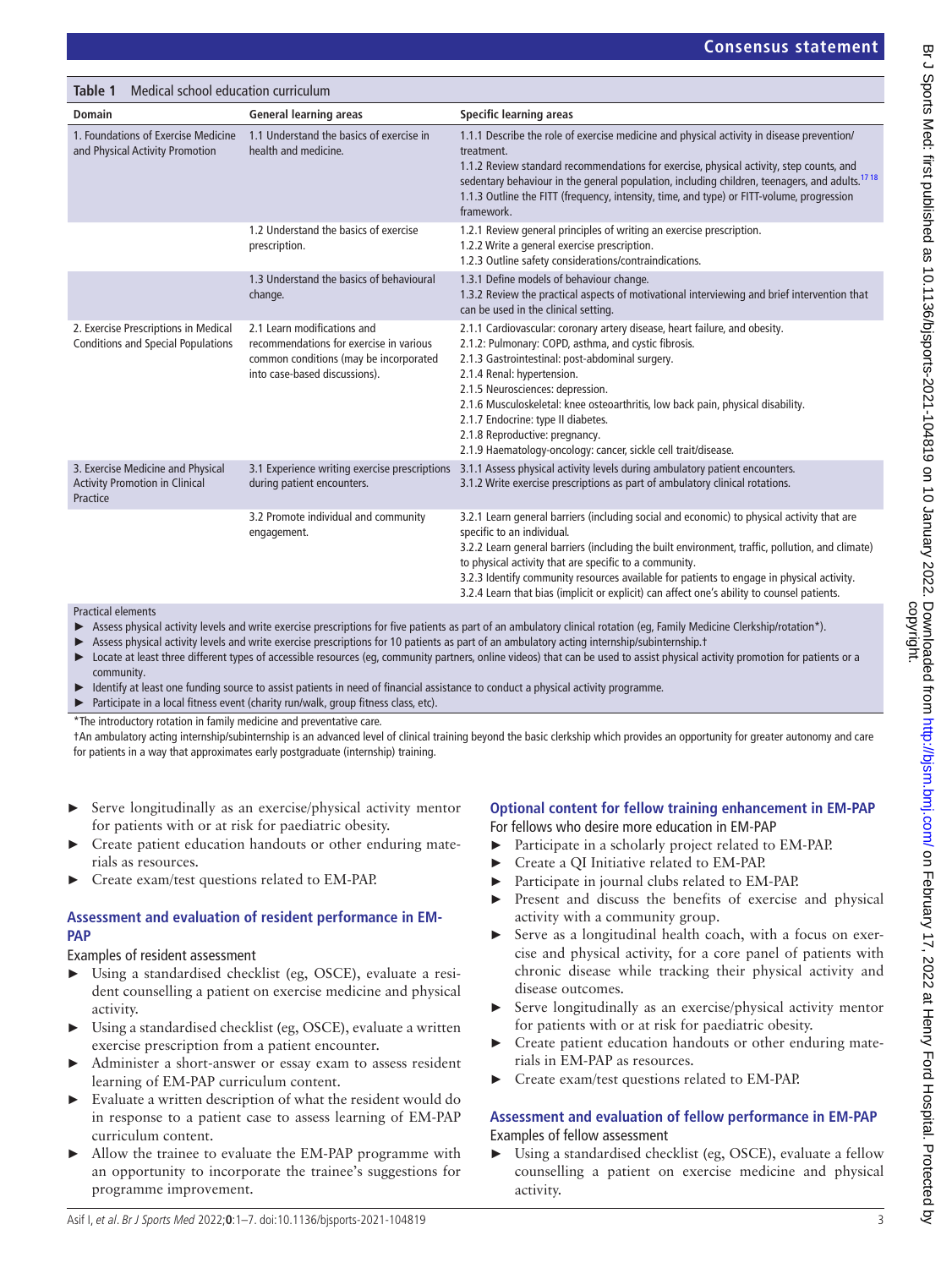| <b>Domain</b>                                                                          | <b>General learning areas</b>                                                                                                                                    | Specific learning areas                                                                                                                                                                                                                                                                                                                                                                                                                 |
|----------------------------------------------------------------------------------------|------------------------------------------------------------------------------------------------------------------------------------------------------------------|-----------------------------------------------------------------------------------------------------------------------------------------------------------------------------------------------------------------------------------------------------------------------------------------------------------------------------------------------------------------------------------------------------------------------------------------|
| 1. Healthy Bbehaviours                                                                 | 1.1 Identify the role of physical activity,<br>nutrition, mental health, sleep, and reduction<br>of substance use in health promotion and<br>disease prevention. | 1.1.1 Examine how physical activity—as part of a broader curriculum focused on healthy<br>behaviours—can be used to prevent/treat common diseases encountered within a residency,<br>across disciplines/specialties.<br>1.1.2 Demonstrate motivational interviewing techniques that could be used to promote<br>healthy behaviours.<br>1.1.3 Demonstrate ways to work with patients who disagree or cannot complete<br>recommendations. |
| <b>Practical elements</b>                                                              |                                                                                                                                                                  |                                                                                                                                                                                                                                                                                                                                                                                                                                         |
|                                                                                        | Use motivational interviewing techniques to promote healthy behaviours with 10 patients                                                                          |                                                                                                                                                                                                                                                                                                                                                                                                                                         |
| 2. Exercise Medicine and Physical<br><b>Activity Promotion in Clinical</b><br>Practice | 2.1 Practice physical activity promotion<br>and exercise counselling during patient<br>encounters.                                                               | 2.1.1 If needed, review the Medical School Curriculum in Exercise Medicine and Physical<br>Activity Promotion, including disease-specific exercise recommendations and motivational<br>interviewing best practices in the clinical setting.                                                                                                                                                                                             |
|                                                                                        |                                                                                                                                                                  | 2.1.2 Implement routine assessment of physical activity levels of patients during ambulatory<br>clinical patient encounters.                                                                                                                                                                                                                                                                                                            |
|                                                                                        |                                                                                                                                                                  | 2.1.3 Implement routinely writing exercise prescriptions during ambulatory clinical patient<br>encounters.                                                                                                                                                                                                                                                                                                                              |
|                                                                                        |                                                                                                                                                                  | 2.1.4 Classify the billing and coding mechanisms for physical activity promotion and exercise<br>counselling.                                                                                                                                                                                                                                                                                                                           |

| 2.2 Promote individual and community | 2.2.1 Interpret general barriers (including social and economic) to physical activity that are     |
|--------------------------------------|----------------------------------------------------------------------------------------------------|
| engagement.                          | specific to an individual.                                                                         |
|                                      | 2.2.2 Describe general barriers (including the built environment, traffic, pollution, and climate) |
|                                      | to physical activity that are specific to a community.                                             |
|                                      | 2.2.3 Organise community resources available for patients to engage in physical activity.          |
|                                      | 2.2.4 Examine the bias (implicit or explicit) that can affect one's ability to counsel patients.   |

#### Practical elements

- ► As part of a longitudinal experience in residency, write 30 exercise prescriptions (adults and/or children), including both aerobic exercise, resistance training, balance and flexibility, with disease-specific recommendations when indicated.
- Over the course of residency education, record and then view five clinical encounters of physical activity promotion in 1-to-1 and/or group sessions and examine opportunities for improving content delivery and patient comprehension.
- Examine physical activity log for 30 patients (approximately 10 per year).
- Perform 10 chart audits with a medical coding specialist of patients receiving exercise counselling.
- As part of a quality improvement initiative, examine the effect of physical activity on one prioritised quality measure (eg, blood pressure, blood sugar, body mass index, depression) within the home institution.
- Locate at least five different types of accessible resources (eq, community partners, online videos) that can be used to assist physical activity promotion for patients or a community.
- Identify at least one funding source to assist patients in need of financial assistance to undertake a physical activity programme.
- ► Serve as a medical volunteer for a community event focused on physical activity (eg, 5 k run).

3.Self-care with physical activity 3.1 Understand that self-care can enhance well-being, minimise burnout, and improve 3.1.1 Demonstrate how to develop a personal wellness plan

effectiveness of patient counselling

#### Practical elements

- ► Create a personal wellness plan with Specific, Measurable, Attainable, Relevant and Time-Based goals that are adopted for at least 1month, with reviews and modifications every 7 days as needed
- Participate in local fitness event (eg, charity run/walk, group fitness class).
- ► Using a standardised checklist (eg, OSCE), evaluate a written exercise prescription from a patient encounter.
- Administer a short-answer or essay exam to assess fellow learning of EM-PAP curriculum content.
- Evaluate a written description of what the fellows would do in response to a patient case to assess learning of EM-PAP curriculum content.
- Allow the trainee to evaluate the EM-PAP programme with an opportunity to incorporate the trainee's suggestions for programme improvement.

#### **DISCUSSION**

Regular exercise and physical activity are proven to enhance health, well-being and address a number of chronic diseases faced by patients today. However, there is a gap between these known benefits and the implementation of exercise and physical activity promotion in clinical practice, due in part to deficiencies in training and education. The International Syllabus in Sport and Exercise Medicine Group developed an international syllabus

for SEM specialty training[.12 13](#page-8-5) Our group, appointed by the AMSSM, sought to take this work further by proposing curricula across the US medical education spectrum (medical student, resident and fellow), while also providing practical elements to help solidify medical knowledge into clinical practice. Additionally, since the length of training programmes vary across the world, it was important to develop curricula that could be used within similar medical education systems. These proposed curricula provide a standard set of objectives to improve trainee education, but also offer flexibility in how they may be incorporated within a given institution or training programme.

To promote use in clinical practice, the proposed curricula include a combination of theory and practical experiences to solidify understanding. The medical school curriculum offers content to be incorporated longitudinally using exercise prescriptions for commonly encountered medical conditions, and to facilitate discussion of how disease can be modified by exercise and physical activity. Importantly, if the proposed curricula are incorporated, every physician completing medical school will have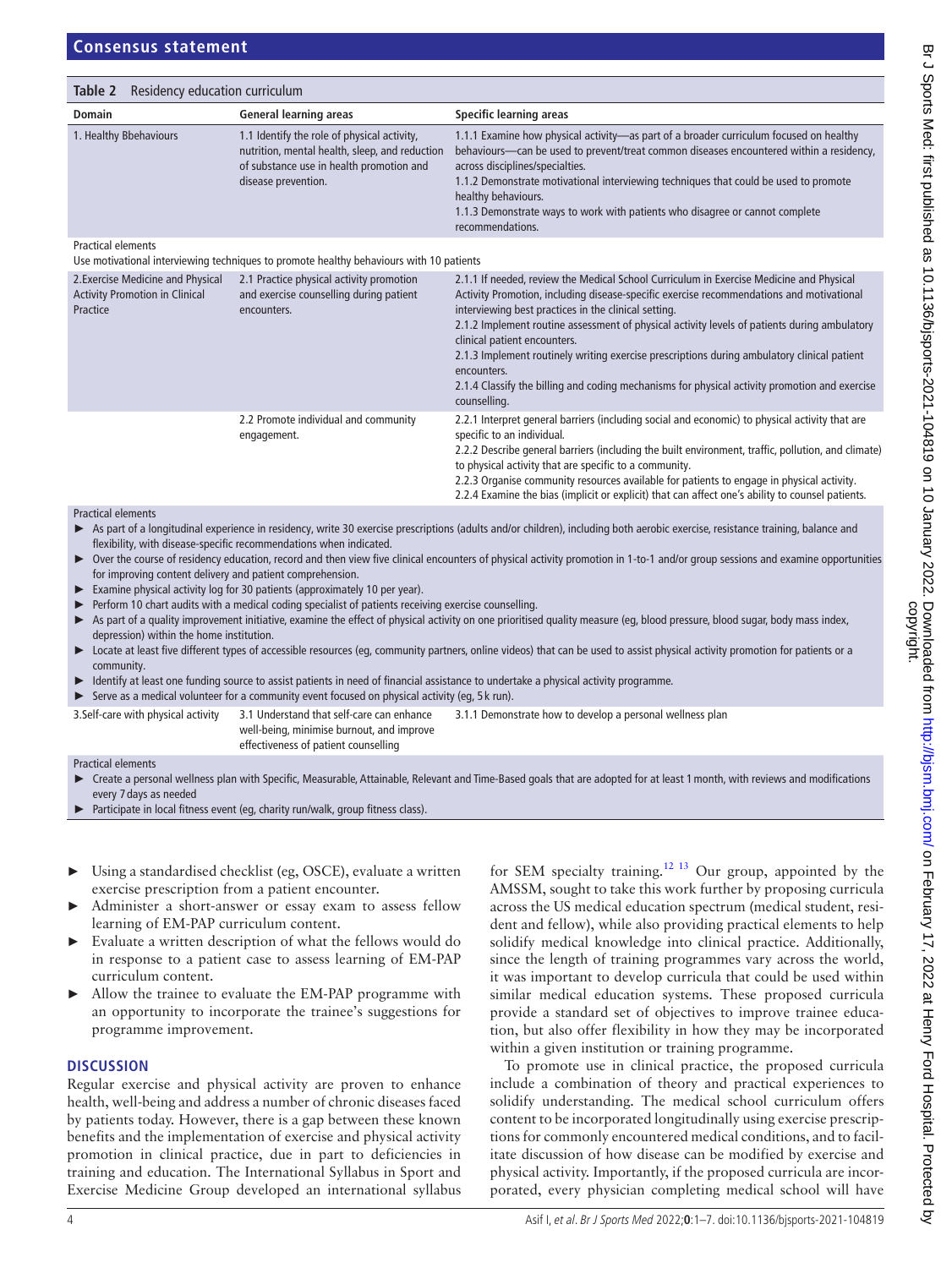| Fellowship education curriculum<br>Table 3 |                                                                                                           |                                                                                                                                                                                                                                                                                                                                                                                                                                                                                                                                                                                                                                                                                                                                                                                                                                                               |
|--------------------------------------------|-----------------------------------------------------------------------------------------------------------|---------------------------------------------------------------------------------------------------------------------------------------------------------------------------------------------------------------------------------------------------------------------------------------------------------------------------------------------------------------------------------------------------------------------------------------------------------------------------------------------------------------------------------------------------------------------------------------------------------------------------------------------------------------------------------------------------------------------------------------------------------------------------------------------------------------------------------------------------------------|
| <b>Domain</b>                              | <b>General learning areas</b>                                                                             | Specific learning areas                                                                                                                                                                                                                                                                                                                                                                                                                                                                                                                                                                                                                                                                                                                                                                                                                                       |
| 1. Exercise Physiology                     | 1.1 Understand the body's normal<br>and abnormal responses to exercise<br>and recovery                    | 1.1.1 Examine the effects of exercise on the body, with special emphasis on the musculoskeletal, cardiovascular,<br>respiratory, neuromuscular, and endocrine systems, as well as brain/mental health                                                                                                                                                                                                                                                                                                                                                                                                                                                                                                                                                                                                                                                         |
| 2. Exercise Nutrition                      | 2.1 Describe how energy is derived<br>and used to fuel various types of<br>exercise and physical activity | 2.1.1 Explain the biological pathways involved in exercise metabolism<br>2.1.2 Explain energy absorption and release from macronutrient sources (carbohydrates, fats, proteins)<br>2.1.3 Explain the effects of low energy availability on the ability to exercise                                                                                                                                                                                                                                                                                                                                                                                                                                                                                                                                                                                            |
|                                            | 2.2. Understand sources of nutrition                                                                      | 2.2.1 Outline recommendations for the dietary intake of carbohydrates, fats, proteins, micronutrients and vitamins<br>in the general and athletic populations<br>2.2.2 Define resting metabolic rate to estimate caloric use at rest, and active metabolic rate to estimate energy<br>needs during exercise at different intensities<br>2.2.3 Differentiate the rationale for and the risks associated with nutritional supplements and ergogenic aids<br>2.2.4 Cite common equations and tools used to determine energy needs in adults and children <sup>18</sup><br>2.2.5 Compare the elements and methods of a body composition analysis and how those values assist in<br>developing a nutrition plan<br>2.2.6 Examine how social, economic, and cultural factors can impact nutrition and dietary choices of athletes and<br>physically active patients |

Practical elements

► Counsel 10 patients on hydration and fuelling plans for physical activity or exercise

- ► Design or participate in the design of nutrition plans (including daily metabolic/caloric needs, as well as social, economic or other cultural influences on dietary choices) for 10 individuals with chronic disease participating in physical activity.
- ► Design or participate in the design of nutrition plans (including daily metabolic/caloric needs) for 10 competitive athletes.
- ► Design or participate in the design of nutrition plans for 5 teams of differing energy demands.
- ► Examine a food recall diary for 10 physically active individuals (or patients).
- ► Perform resting metabolic rate assessments for 10 patients and determine the ratio of macronutrient energy utilisation at rest.
- ► Complete a body composition analysis on 10 physically active individuals (or patients).
- ► Counsel at least five athletes demonstrating low energy availability or poor nutritional intake.

| 3. Exercise Training                       | 3.1 Describe training principles and<br>types of exercise.                                                                             | 3.1.1 Distinguish the following types of exercise, their physiological effects, methods of fitness assessment and<br>ways to optimise their health benefits<br>$\blacktriangleright$ Aerobic<br>Anaerobic<br>▶<br><b>Strength and Power</b><br>Flexibility<br><b>Balance/Proprioception</b><br>Mind-body                                                                                                                                                                                          |
|--------------------------------------------|----------------------------------------------------------------------------------------------------------------------------------------|---------------------------------------------------------------------------------------------------------------------------------------------------------------------------------------------------------------------------------------------------------------------------------------------------------------------------------------------------------------------------------------------------------------------------------------------------------------------------------------------------|
|                                            | 3.2 Define how exercise capacity can<br>be used to monitor physical fitness.                                                           | 3.2.1 Demonstrate how to monitor exercise capacity via internal (eq, heart rate, blood lactate, oxygen<br>consumption, and ratings of perceived exertion (RPE)) and external (power output, speed, acceleration, time-<br>motion analysis, global positioning system (GPS) parameters, and accelerometer)training load measurements<br>3.2.2 Describe the signs and symptoms of overtraining and outline prevention and treatment strategies                                                      |
| <b>Practical elements</b>                  |                                                                                                                                        |                                                                                                                                                                                                                                                                                                                                                                                                                                                                                                   |
|                                            |                                                                                                                                        | ► Participate in the design of 25 exercise training programmes for competitive athletes or physically active individuals (or patients).                                                                                                                                                                                                                                                                                                                                                           |
| 4. Exercise and<br><b>Behaviour Change</b> | 4.1 Define barriers to exercise and<br>physical activity.                                                                              | 4.1.1 Describe the foundations of behaviour change (eq, Transtheoretical model of change)<br>4.1.2 Analyse how social, economic, and other factors can create barriers to exercise and physical activity<br>4.2.3 Outline general barriers (including social and economic) to physical activity that are specific to an individual<br>4.2.4 Identify general barriers (including the built environment, traffic, pollution, and climate) to physical activity<br>that are specific to a community |
|                                            | with patients to begin or maintain an efficacy, goal setting)<br>exercise programme.                                                   | 4.2 Describe how to motivate or work 4.2.1. Develop cognitive and behavioural strategies for increasing physical activity behaviour (eq, enhancing self-<br>4.2.2 Outline collaborative strategies and approaches to increase exercise adoption and adherence (eq,<br>motivational interviewing)<br>4.2.3 Produce ways to work with patients who disagree or cannot complete recommendations                                                                                                      |
| <b>Practical elements</b>                  |                                                                                                                                        | > Utilise behavioural change and/or motivational interviewing techniques to increase physical activity behaviour during 25 patient encounters.                                                                                                                                                                                                                                                                                                                                                    |
|                                            | 5. Exercise Prescription 5.1 Define when and how to screen<br>prior to the initiation of a physical<br>activity or exercise programme. | 5.1.1 Identify the populations for which a screening health assessment is recommended prior to beginning a new<br>exercise programme<br>5.1.2 Demonstrate the major components of a screening evaluation with special emphasis on the general medical,<br>cardiovascular, musculoskeletal, and neurologic elements<br>5.1.3 Define ancillary testing and prevention in patients at higher risk for adverse events with exercise (eg,<br>cardiovascular disease, diabetes)                         |

5.1.4 Understand contraindications to beginning an exercise programme

Continued

Br J Sports Med: first published as 10.1136/bjsports-2021-104819 on 10 January 2022. Downloaded from http://bjsm.bmj.com/ on February 17, 2022 at Henry Ford Hospital. Protected by<br>copyright. Br J Sports Med: first published as 10.1136/bjsports-2021-104819 on 10 January 2022. Downloaded from <http://bjsm.bmj.com/> February 17, 2022 at Henry Ford as 10.1136/bjsports-2021-104819 on 10 January 2022. Downloaded from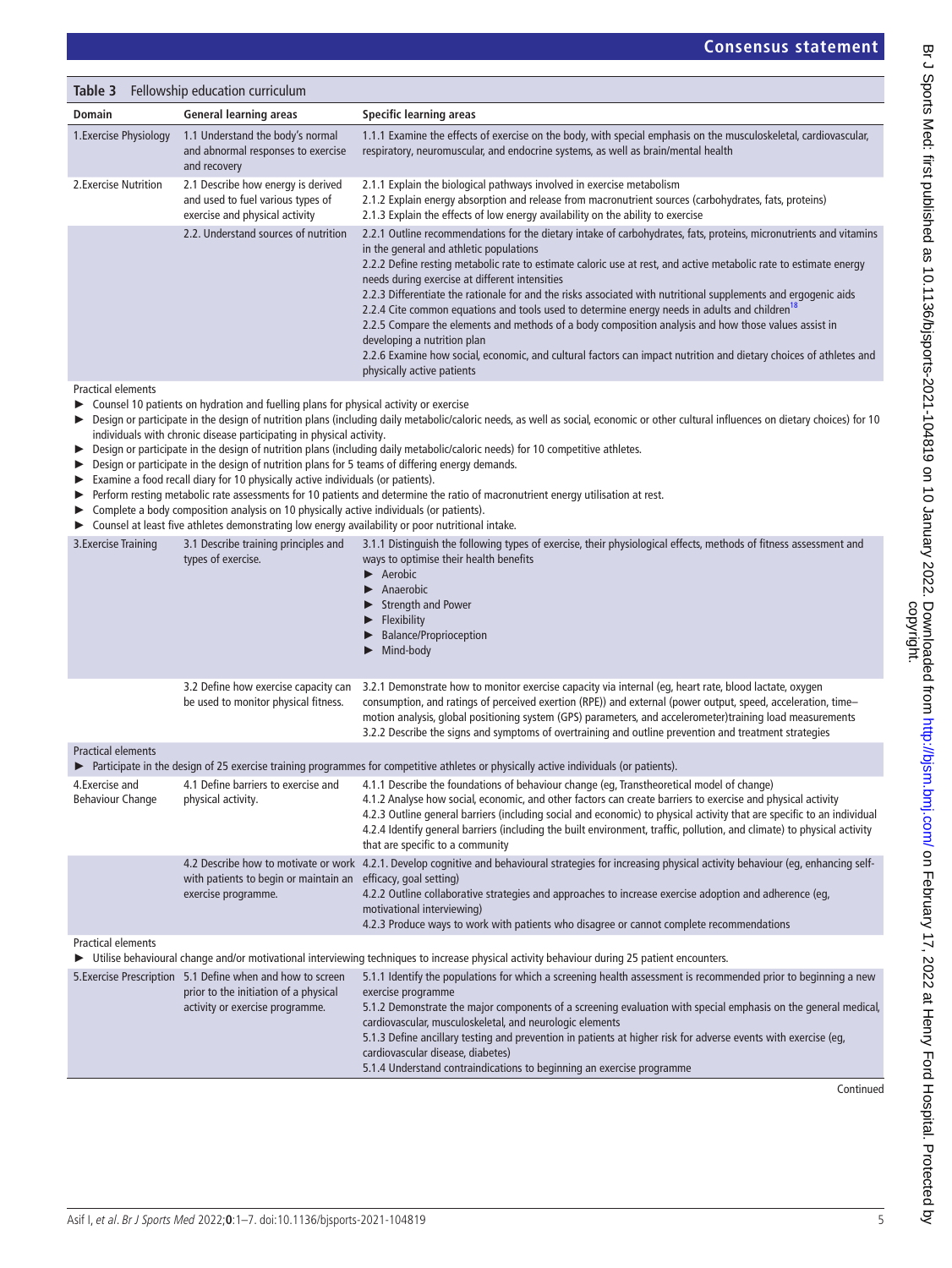| Table 3<br>Continued                                                                                                                                                                                                                                                                                                                                                        |                                                                                                                                              |                                                                                                                                                                                                                                                                                                                                                                                                                                                                                                                                                                                                                                                                                                                                                                                                                                                                                                                                                                         |  |
|-----------------------------------------------------------------------------------------------------------------------------------------------------------------------------------------------------------------------------------------------------------------------------------------------------------------------------------------------------------------------------|----------------------------------------------------------------------------------------------------------------------------------------------|-------------------------------------------------------------------------------------------------------------------------------------------------------------------------------------------------------------------------------------------------------------------------------------------------------------------------------------------------------------------------------------------------------------------------------------------------------------------------------------------------------------------------------------------------------------------------------------------------------------------------------------------------------------------------------------------------------------------------------------------------------------------------------------------------------------------------------------------------------------------------------------------------------------------------------------------------------------------------|--|
| Domain                                                                                                                                                                                                                                                                                                                                                                      | <b>General learning areas</b>                                                                                                                | Specific learning areas                                                                                                                                                                                                                                                                                                                                                                                                                                                                                                                                                                                                                                                                                                                                                                                                                                                                                                                                                 |  |
|                                                                                                                                                                                                                                                                                                                                                                             | 5.2 Define how to write exercise<br>prescriptions for healthy individuals<br>and those with chronic disease.                                 | 5.2.1 Describe the Frequency, Intensity, Time, Type, Volume, and Progression model for writing an exercise<br>prescription<br>5.2.2 Write an exercise prescription for healthy/low-risk patients<br>5.2.3 Appreciate modifications of an exercise prescription for commonly encountered medical (eq, coronary artery<br>disease, obesity, asthma, diabetes, pregnancy) and musculoskeletal (eg, osteoarthritis) conditions<br>5.2.4 Write exercise prescription modifications for special circumstances (eq, advanced age, children, physical<br>disability, learning disability, beginners, post-surgery) <sup>18</sup><br>5.2.5 Explain the effect of commonly used medications in children (eg, stimulants) and adults that might influence<br>exercise capacity (eq, beta blockers, diuretics) or create risk with exercise (eq, insulin, fluoroquinolones, QT<br>prolonging medications, impaired thermoregulation with anti-cholinergic medication) <sup>18</sup> |  |
| <b>Practical elements</b><br>$\blacktriangleright$ Examine a physical activity log for 25 patients<br>► Write a physical activity prescription for 25 patients, including individuals with chronic disease or mobility impairment                                                                                                                                           |                                                                                                                                              |                                                                                                                                                                                                                                                                                                                                                                                                                                                                                                                                                                                                                                                                                                                                                                                                                                                                                                                                                                         |  |
| 6. Exercise Testing                                                                                                                                                                                                                                                                                                                                                         | diagnosis or development of exercise<br>programming                                                                                          | 6.1 Use exercise testing for screening, 6.1.1 Demonstrate the appropriate use and indications for the following tests for screening, diagnosis, or<br>development of an exercise programme<br>$\blacktriangleright$ In-office assessment of physical fitness<br>$\blacktriangleright$ Exercise treadmill testing<br>• Cardiopulmonary exercise testing<br>▶ Pulmonary function testing                                                                                                                                                                                                                                                                                                                                                                                                                                                                                                                                                                                  |  |
| <b>Practical elements</b><br>Perform and interpret 50 exercise treadmill tests <sup>1920</sup><br>Perform and interpret 50 cardiopulmonary exercise tests<br>▶<br>Perform and interpret 10 active metabolic assessments and use the information to design exercise programmes and target intensity training zones<br>Perform and interpret 10 pulmonary function tests<br>▶ |                                                                                                                                              |                                                                                                                                                                                                                                                                                                                                                                                                                                                                                                                                                                                                                                                                                                                                                                                                                                                                                                                                                                         |  |
| 7. Exercise in Clinical<br>Practice                                                                                                                                                                                                                                                                                                                                         | 7.1 Define sustainable clinical<br>practice models to promote exercise<br>and physical activity in the sports<br>medicine physician's office | 7.1.1 Enact models for physical activity assessment, counselling, and referral to community programmes<br>7.1.2 Investigate options for billing and coding in a sports and exercise medicine physician's practice that will help<br>sustain clinical practice models that support EM-PAP<br>7.1.3 Determine the multi-disciplinary partners who can facilitate exercise promotion inside and outside of the<br>clinical practice setting<br>7.1.4 Define EM-PAP resources for children/youth, particularly in under-resourced settings<br>7.1.5 Describe how physical activity for youth requires counselling for the entire family<br>7.1.6 Examine the bias (implicit or explicit) that can affect one's ability to counsel patients                                                                                                                                                                                                                                  |  |
| <b>Practical elements</b><br>Find at least one community partnership that may assist patients who wish to begin an exercise programme<br>▶<br>Conduct 10 billing/coding audits for notes you completed where a patient was counselled on exercise or nutrition<br>> Assess physical activity levels of 25 patients in the office                                            |                                                                                                                                              |                                                                                                                                                                                                                                                                                                                                                                                                                                                                                                                                                                                                                                                                                                                                                                                                                                                                                                                                                                         |  |
| 8. Exercise and<br><b>Population Health</b>                                                                                                                                                                                                                                                                                                                                 | 8.1 Learn how exercise and physical<br>activity can help prevent or treat<br>chronic disease                                                 | 8.1.1 Assess how physical activity can modify both individual and population health<br>8.1.2 Explain the health benefits of meeting physical activity guidelines and the health risks of not achieving<br>minimum physical activity levels<br>8.1.3 Describe how social determinants and community infrastructure can affect physical activity in different<br>populations<br>8.1.4 Determine effective physical activity interventions that can improve population health                                                                                                                                                                                                                                                                                                                                                                                                                                                                                              |  |
|                                                                                                                                                                                                                                                                                                                                                                             | 8.2 Understand strategies for<br>community engagement                                                                                        | 8.2.1 Organise local community resources that are available to promote exercise and physical activity<br>8.2.2 Examine social and economic barriers to exercise for individuals and communities                                                                                                                                                                                                                                                                                                                                                                                                                                                                                                                                                                                                                                                                                                                                                                         |  |
| <b>Practical elements</b><br>▶                                                                                                                                                                                                                                                                                                                                              | hyperlipidaemia, diabetes, obesity) over a 3-month period                                                                                    | For a defined population of patients within a clinic/hospital-based setting, determine whether physical activity improved a chronic disease marker (eg, hypertension,<br>▶ Design an exercise programme for individuals (>10 people) from an underserved community, disadvantaged background, or disabled group<br>Locate at least five different types of accessible resources (eq. community partners, enline videos) that see ho used to assist physical activity promotion for patients or a                                                                                                                                                                                                                                                                                                                                                                                                                                                                        |  |

► Locate at least five different types of accessible resources (eg, community partners, online videos) that can be used to assist physical activity promotion for patients or a community

Identify at least one funding source to assist patients in need of financial assistance to conduct a physical activity programme

Identify barriers, including social and economic, to exercise for individuals within your community or society as a whole and consider how advocacy can be part of the solution

the skills necessary to prescribe physical activity for commonly encountered medical conditions. Within residency, the promotion of physical activity and exercise may be incorporated into an existing curriculum, or as a part of a broader lifestyle medicine curriculum that includes training in how to promote physical activity, healthy nutrition, and proper sleep hygiene. Finally, the curriculum for EM-PAP within sports medicine fellowship training includes a more focused, in-depth experience. Experiences and clinical encounter benchmarks may vary based on institutional and programmatic resources and infrastructure; however, the curriculum offers a framework for incorporating experiences to better prepare the trainee for clinical practice.

Ultimately, physicians who have the ability to properly promote exercise and physical activity as a form of medicine in their clinical practices can have a dramatic impact on health outcomes for their patients at a reduced cost to the healthcare system.<sup>14-16</sup>

While the curricula offer guidance on physical activity promotion at various levels of medical education, there are some limitations worth noting. For instance, institutions and programmes may differ in the timing, approach, and evaluation of how trainees are educated. These differences may alter how the principles of the proposed curricula are implemented. Nevertheless, the curricula capitalise on foundational elements and core disease processes that are taught at each level of training. Thus,